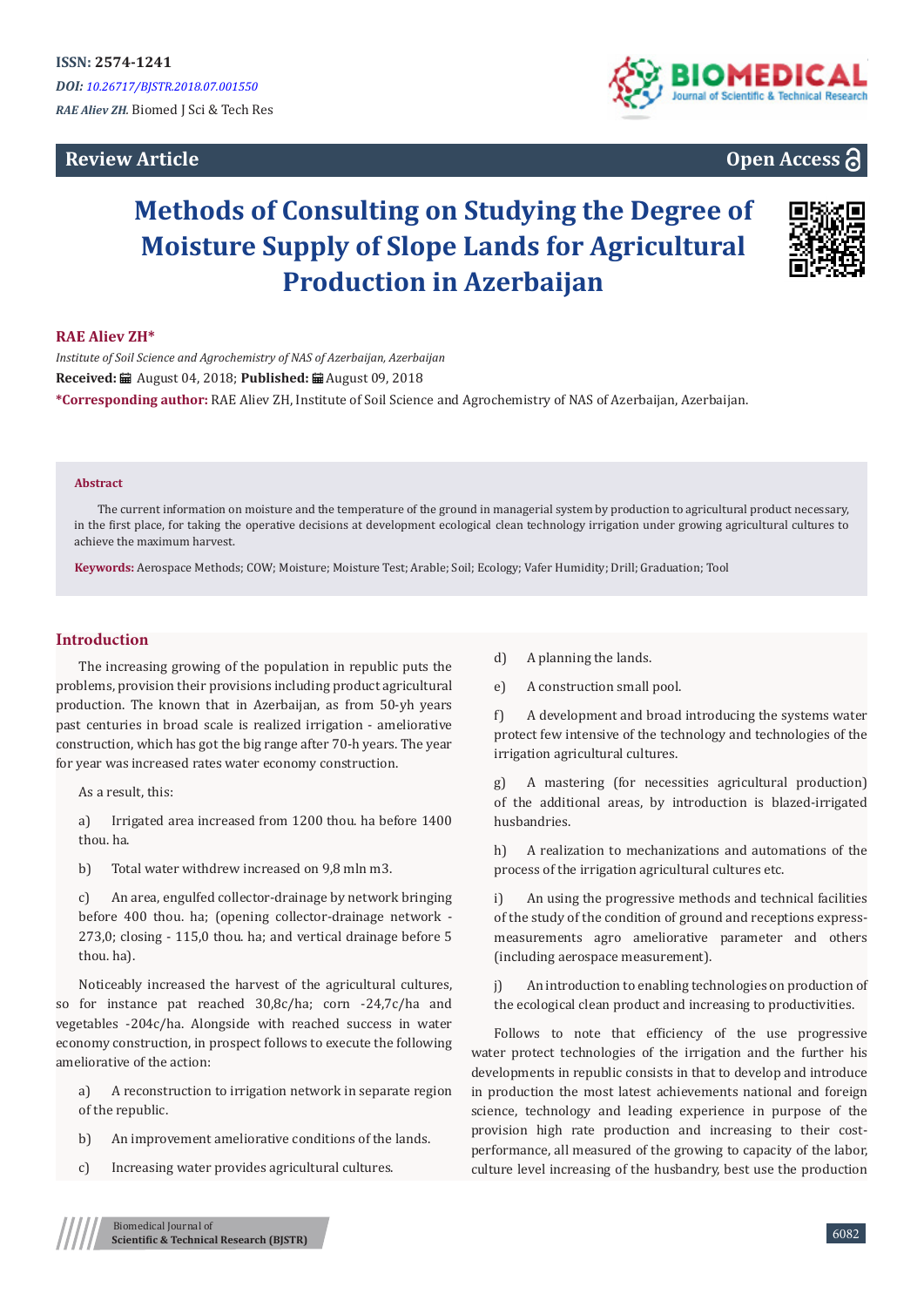assets, improvements quality irrigation of the work and increasing to reliability of the applicable technology. In connection with growth technique contamination surrounding ambiences, appears the problem of the reception to ecological clean product agricultural production. Full information needs for this about condition of ground, about intensities of the contamination of ground chemical element, pesticides, radio nuclides etc., as well as dependency of this contamination from hydro meteorology of the conditions. Since ground-main natural facility production provisions. Moisture and temperature of the ground - one of the main physical characteristic grounds, which define their fertility.

Without presence necessary (required) amount water in ground and corresponding to temperature agricultural cultures do not sprout in general. Moisture of ground influences upon dissolve, displacement and efficiency organic and mineral fertilizers, on degree of the contamination of ground pesticides and the other product techniques origins, on that, on how much agricultural plants will adopt bad for health of the people chemists. The current information on moisture and the temperature of the ground in managerial system by production to agricultural product necessary, in the first place, for taking the operative decisions at development ecological clean technology irrigation under growing agricultural cultures to achieve the maximum harvest. There are in view of technological decisions (so for instance, agro techniques of the action) in questions main and before sowing of the processing of ground, practicability and periods of the sowing agricultural cultures, rates and periods irrigation and contributing the mineral fertilizers etc.

However, management body, science, production have far from full operative information on moisture of ground through lack of the necessary methods and technical facilities of their reception in branches agricultural production country. Besides, most exactly and operative possible was get information on moisture and the temperature of the ground by means of artificial companion, but this information is limited only by surface of the land or several centimeters upper layer ground. Here in after herewith got from cosmos data, necessary to recognize. But this signifies necessary graduate sensors artificial companion land. That this realizes, necessary to have a reliable overland express-methods and technical facilities of the reception to information on moisture and temperature of the ground. Such methods of the facility must provide the reception to information in deep cut (though, on depth lied root system of the plants) and area agricultural fields). The most known method of the reception given about moisture of ground from her surfaces before depth 100-150sm, layer through each 10sm, is thermostat-weight (TW) method. He presents the possibility to get given about moisture of ground for the whole depth lied cortex plants, which puts his untouchable with aerospace methods if the question is objective information in what, that determined point agricultural fields. But if the question is relative surface moistening of the whole field, that here already TW method, as well as any other overland way, cannot compete c aerospace methods and facility of the reception to this information. Together with that, TW-method has a row defect, which do not promote that to use his as standard

at graduation overland and aerospace instrument. Besides, spread of time measurements to moisture of ground forms 1,5-2 days. This brings about delay when taking the important technological decisions, under significant setting since or hot dry wind moisture ground for this time can essential image to change. Though, on her improvement, developments and introduction high-speed express-instrument much study was organized for measurement of moisture of ground.

However, offered hitherto instruments (including neutron moisture meter VNP-1, "Agro tester", high frequency moisture measure soil sample SVP-5, meter parameter ground VPG-1 and others) have not found broad spreading on the strength of the following objective reasons. So, for instance: using VNP-1 requires installation on floor plant around pipes (metallic or plastic), which disturb the middle row to processing plowing cultures. [5,] High frequency moisture measure SVCH-5 not capable completely to change TW-method since for selection soil sample is used soil bore. The most adapting to condition of the use in agricultures "Agro tester" and VPG-1. Both instruments have a portable sensor-bore, to which connect the measuring block, but after measurements sensor and meter delete from field. "Agro tester" does not bear field test not review inaccuracy measurements through inexactness of the measurements, in base which, prescribed method of the measurement of the complex resistance of ground in variable electric field (so-called conduct meter method). Here sensors of the instrument are made thereby that two round spirals to blades serves and facility of the submersion of the sensor on given depth and facility of the measurement i.e. capacitor, in which ambience between cover-blade is ground. But instrument VPG-1 shows comparatively acceptable outcome of trail and is recommended to introduction on hydro meteorology station country C.I.S. as far back as 80-90 [1,2].

However, on the strength of the other reasons he too has not found broad spread. For determination of moisture of ground on evidences VPG-1 is used enough непростая methods. For indication of the evidences of the instrument is used micro ampere measureinstrument itself inexact, easy damaged in field condition [3,4]. For broad using VPG-1 necessary was vastly consolidate the design of the sensor, simplify the methods graduation and measurements, but in measuring block to use more reliable and more exact digital indication of the evidences of the instrument. The purpose of the removal aforesaid defect in 2001 given design was modified on VPG-4C which has exceeded TW-method on all factors, in that power and on accuracy given about moisture of ground on separate agriculture field (the land). The standard deviation herewith from given thermostat-weight of the method for VPG-4C formed 1,5 %. This on 0,5% more exactly, than shows VNP-1 and on 1,0% more exactly VPG-1 [5].

But obtain this manages due to the fact that in process of the measurement to moisture applying new way measurements to electric capacity and moisture. Relies on that main way of the reception most external evidence about moisture of ground, in the opinion of many researchers, is TW-method. However herewith, as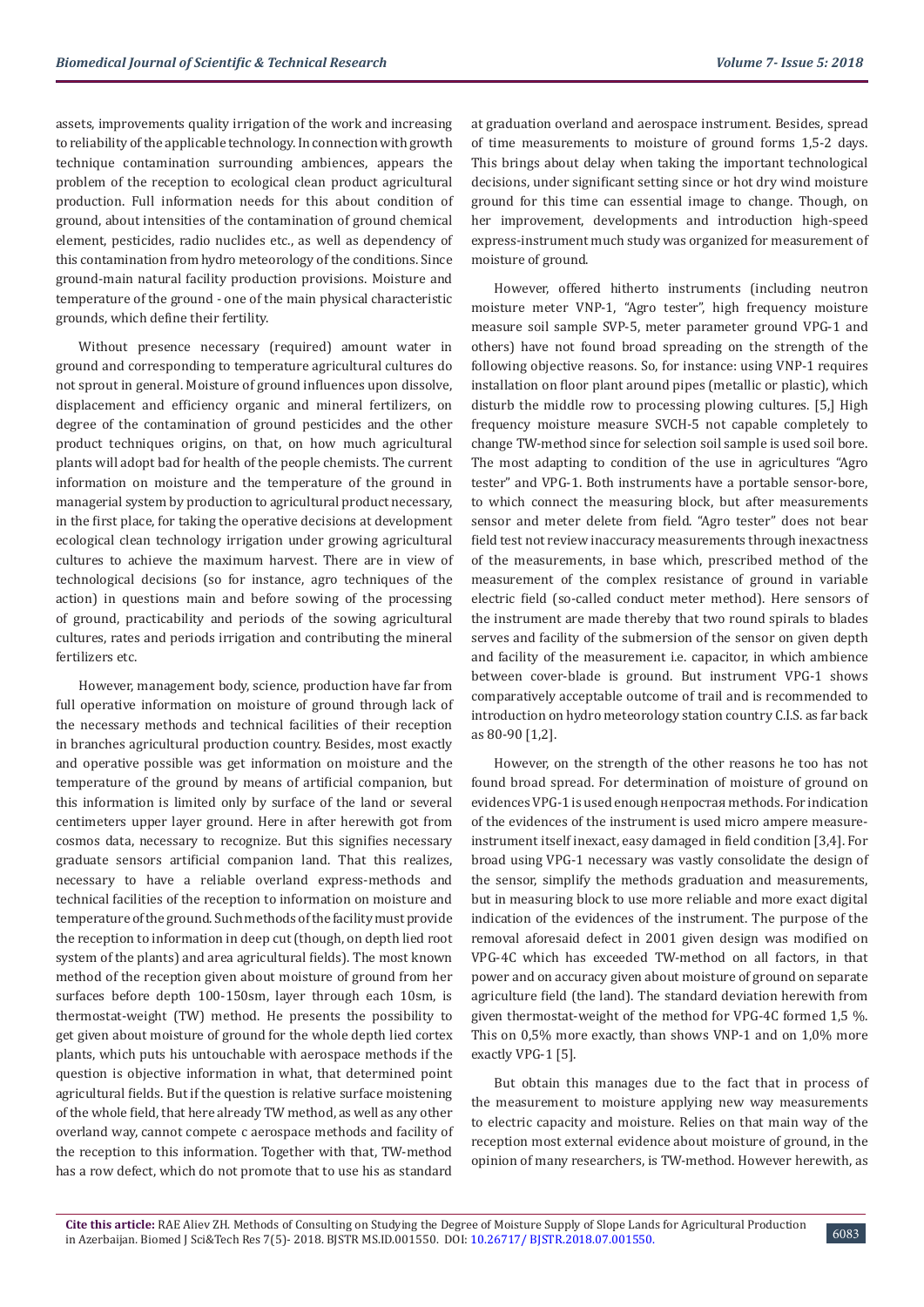a rule, do not take into account that probe methods does not display on measured space field level to moisture therefore that moisture of ground is defined not 10-refer to layer of the whole field, occupied concrete agriculture by culture, but in that sample of ground only, which is selected for analysis in 40-50 gr aluminum bank. Moisture measures in ditto time instrument VPG-4C in volume of ground, which reminds the form of the cylinder, height 10sm and diameter 60sm, but this was test by weight, beside 40-50kg dry mass. It must be assumed that similar defect photo optics moisture measure soil sample and portable IK- moisture measure IRMM-106. To use both instruments for measurement of moisture necessary to take out the tests by soil bore. More over these tests of the insufficient volume.

The advantage VPG-4C is concluded and hedgehog in that that her possible also to measure and the temperature of the ground. The particularity of this method is concluded, that that he more sensitive to capacitive forming complex electro conductivity ground, than all known hitherto her predecessors [3,5]. It is necessary to note, at present in facilities and institutions of the agricultural profile to lead stale work, directed on collection, processing, conservation and transmission to information on surrounding ambience, condition of ground, plants etc. that requires the material expenses and big manual labor, which brings about essential fascination of the cost to information. The broad automation of the agricultural work with using modern computer technology has allowed not only amounts of the manual works of time but reduce the cost to information and that particularities it is important, essential image to perfect her quality and operation. The truth exist and foreign remote points as production of the finish company "Vaysal", automated weather station general Israel - American production and automated meteorological station NPO "Agate" and others follows to note that nor one of considered systems not completely answers the problem and requirements agro meteorology since does not offer the real sensor for measurement of moisture of ground, without which automation of the measurements is an few effective [2].

The necessary development and introduction automated measuring systems for cathedral, processing, keeping and transmissions to information on condition of ground, connected with decision of the complex of the problems. Here the most important is a measurement speaker's moisture spare in ground. But without decision of the problems of the creation exact measure sensor to moisture of ground all deal to automations measurement other parameter of ground in agro amelioration, as particularly important for conditions of the mountain husbandry in region really turn out to be the few effective. At presence sensor to moisture of ground already become important also sensors of the temperature, density, acidity and others parameter of ground. The broad automation of the measurements agro ameliorative parameter of ground can precede creation and introduction regional remote agro meteorology information-reference points, which allow to feel the sensors and measuring systems, process the material for the reason reduction of labor content and cost to source information about condition of ground. It must be assumed that here in after state of working these points, possible easy automates with infrastructure observant meteorological zonal station [6].

As a result of searching for of the decisions of the problems became known that NPO "Selta", NPO "Agate", ANAKA AN ARE, have comprised of kit of its system project meter to moisture of ground with using the perspective method infrared (IK) spectroscopy. However, if take even fine film of ground by thickness several microns, that she is absolutely impervious for IK- rays [1,5]. Possible using the approach, founded on reflection IK- rays, but this approach on given time not it is enough not explored. Really method IK spectroscopy possible to use not only for determination of the contents of the miscellaneous material in composition mixture, but also in all events he and for determination other necessary parameter, also can is used in variant of the drive IK- rays through under investigation object. Besides method IK- spectroscopy, pertains to more expensive and suitable to laboratory studies, rather than for development field express-instrument and automated remote device of the measurement to moisture of ground. However, on this cause, is considered reasonable acceptance in attention of the own opinions of the row scientist.

The results of the analysis of these studies prove that no united thought (the offers) comparatively principle of the building automated measuring systems in agro meteorology not only, but also hydro meteorology as a whole. The most making, for methods and facilities of the automatic checking hydro ameliorative parameter, on our glance is a finish company "Vaysal", which offers the consumer certain automatic system for observation for condition many element weathers on the base specialized (meteorological) of the computer. However, system of the company "Vaysal" is "locked" i.e. without special meteorological computer sensors of the company can be not used. Besides, for the reason decisions of the similar problems, UKRNIGMI was designed automatic system of the checking parameter ground, which on many sign broader possibilities dominates the similar development of the company "Vaysal". Since proposed UKRNIGMI system is open for any sensor and can be straight connected to computer network through standard relationship without additional connecting device [1,3].

The system will allow simultaneously to remove and send given from big amount sensor on distance before 10 km by means of cable and before 100 km and more with use the facility radio system. Besides graduation parameters sensor is provided bring in memory PC beforehand for constant keeping and remove given with 200-300 sensors for 1 second, rather than enter them before measurement by means of each separate sensor, what the company "Veysal" offers. The author's offer, for completing automated agro meteorology of the point sensors and measuring device (the own production) with the following parameter:

a) Moisture of the air (range 25-100%, at temperature from -4 before+500C).

b) Moisture of ground (range 4-40%, at temperature from 0 before+500С).

c) A temperature of the air (the range from -50 before+ 500C).

d) A temperature of ground (the range from -25 before+500C).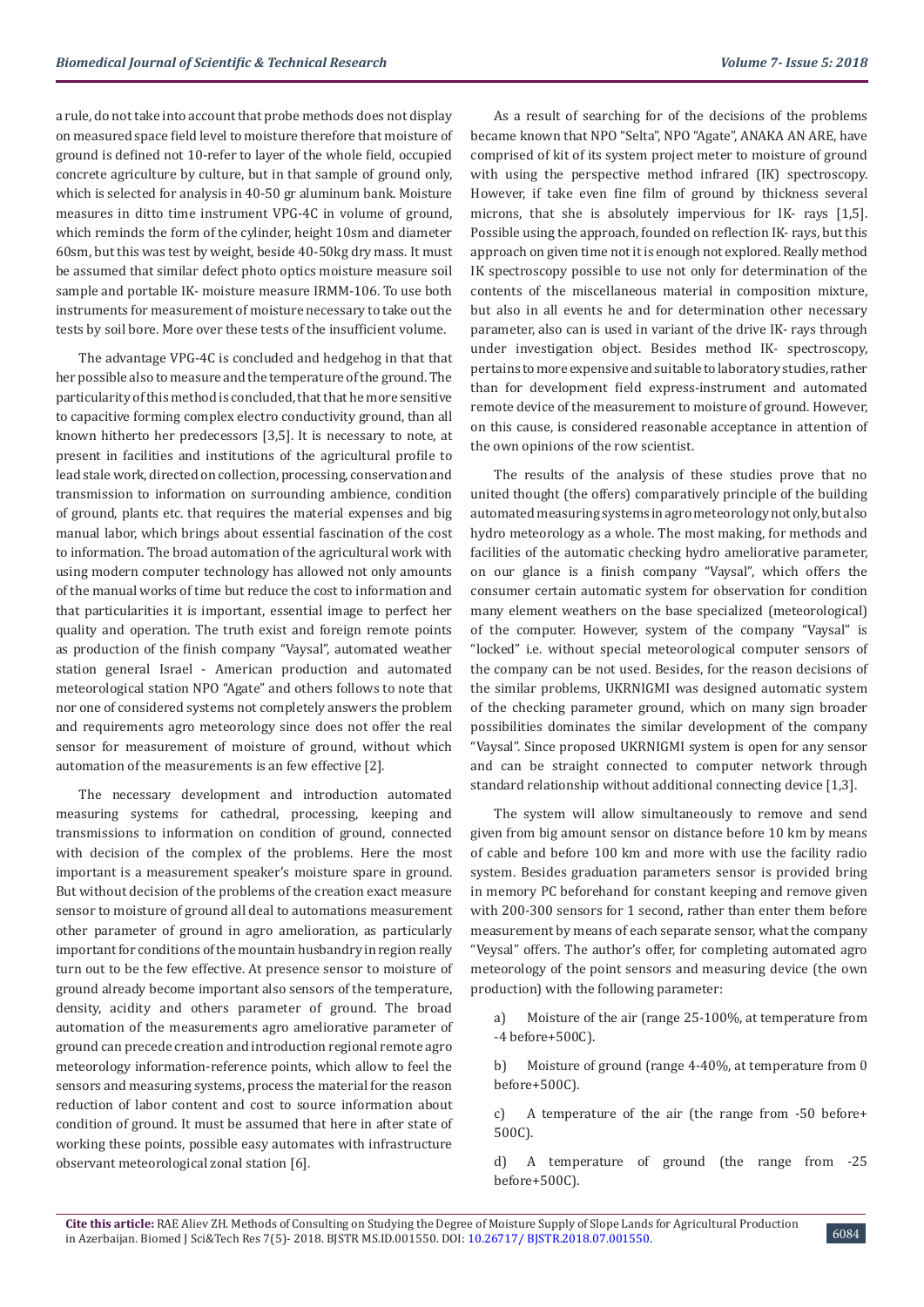e) A photosynthetic to active radiation of the FAR (the range 0,38-0,70maM) and other.

On description of the developer these sensors and functional converters "signal-voltage" is universal i.e. it for using suitable, as in automated measuring system, so and in separate discrete instrument. Except sensor of moisture and the temperature of ground, sensor of the temperature and moisture of the air, sensor of the FAR automated agro meteorology point (AAP-1) includes many-server analog-digital converter united with RS at cable, or through radio link. Computer provides processing and keeping agro meteorology to information. Base AAP-1 is completed 16 sensors. In kit AAP-1 included sensors to moisture of ground for depths 10, 20, 30,..50sm (5 piece), sensors of the temperature of the ground for depths 10, 20, 30,..50sm (5 piece), sensors to moisture of the air (2 piece), sensors of the temperature of the air (2 piece) and sensors for measurement total and photosynthetic to active solar radiation (the FAR)- 2 piece [4,5].

Depending on request of the consumers amount channel can be increased before 64 and more for connection any amount sensor. This will not disturb work AAP since speed his that allows "to interview" before 200-300 sensors on length 1 seconds. Alongside with foregoing methods and exists the aerospace methods of the determination to moisture and temperature of ground. One result called on by us analysis patent and research literature, denoted aerospace method of the checking the condition to surfaces of the land, in particular vegetation and ground gives the basis becomes firmly established that at development of the methods of such checking overland method and facility of the checking is conducted little attention. Designed in this direction of the models of the estimation of the condition of the distance of the plants and ground on satellite data, which are based on law optometrists mainly, thermodynamics and other physical law, will always require experimental check in overland condition [3,4].

А for this necessary reliable overland network of the checking condition plants and ground. However, herewith appear very complex and however, massive problems, connected with particularity aerospace and overland methods. The first particularity: much differ the separate ability (the area incidence) object aerospace sensor and overland facility. So, if sensors companion land cover the area to terrestrial surface, which has a form cola by diameter from group of ten of the meters before several kilometers, that thermostats weight method can characterize the wad of the land by diameter before 3-4sm, in ditto time sensors VPG- 4 c act in field, which has a form cola by diameter 60sm and more. Relies on that if for cosmic sensor for separate ability to take the circle by diameter 10 ha, that volume of the sample for moisture to surfaces of ground for sensor companion will form 7,85\*107 sm2, for VPG-4C - 2,826\*103 sm2, but for TW-method - only 7,1 sm2. There is while one striking, way to take into account this particularity, this fascination on area of the number of the repetitions of the measurements instrument VPG-4C and, especially, determinations to moisture of ground TWmethod. On the other hand, by means of aerospace methods it is impossible get sharing the temperature and moisture of ground on depth before 1-1,5m. In this case they while that no can change

the overland facilities of the reception to information on moisture and temperature of the ground [1,3,4]. The second particularity: aerospace data, as a rule, do not comply with overland at time and space. The known that path companion often does not comply with location existing network hydrometeorology station and points, which lead the overland observations for condition of atmosphere, plants and ground [4]. The periods agro meteorology observations also, chalice whole, do not comply with current of time of the passing artificial companion on location station and points. To take into account this particularity there is two ways:

a) If well studied microclimate to particularities of the territory daily move agro meteorology of the factors, it is necessary to enter the corresponding to adjustments in given overland observations.

b) On route of the passing of the artificial companion beforehand to place the mobile agro meteorology points with increased the frequency of, then on hydro meteorology station period of the observations. Such points allow not only more exactly fasten the overland observations to aerospace data, but can serve new, very efficient technical base for microclimate of the studies of the territory.

The third particularity: different physical principles prescribed in base overland and aerospace facilities of the measurement. In aerospace method and facility of the measurement are used several ways of the measurement parameter laying under surfaces of the land. This registration reflected radiation in seen part spectrum, in infrared (IK) range and in radio-frequency radio diapason, as well as fixation natural gamma-radiations to surfaces of the land. In instrument VPG-4C applying conduct meter way of the measurement to capacities of ground in variable electric current [1,6]. TW-method is founded on weight drying and determination amount vaporized water. Each of three above mention methods has their own advantage and defect. The

 advantage of the aerospace methods consists in therefore that they high-speed and cover the greater territory. But they else have a defect in that that by means of their it is impossible get distribution an agro meteorology factors in deep cut before 1-1,5m that that there is advantage of the overland facilities. The instrument VPG-4C has that superiority before TW-method that he characterizes the test of ground by volume 28 liters, but TW-method -only 22 milliliters. TW-method except named above defect has its main advantage over VPG-4C and aerospace methods. His advantage consists in that that he directs method and serves the facility graduation, both soils moisture meter, and aerospace facilities measurement to moisture of ground. However, attempt graduation cosmic sensors only by means of TW-method can be unsuccessful unless use VPG-4C as intermediate facility [6]. There by, necessary such correlation in use all that methods to possible was gets the most objective information on moisture of ground.

#### **References**

1. Aliev ZH (1993) The methodical instructions on using of technologies pulsed drip irrigation in condition Azerbaijan. Azerbaijan Engineering - Building University, Azerbaijan, p. 39